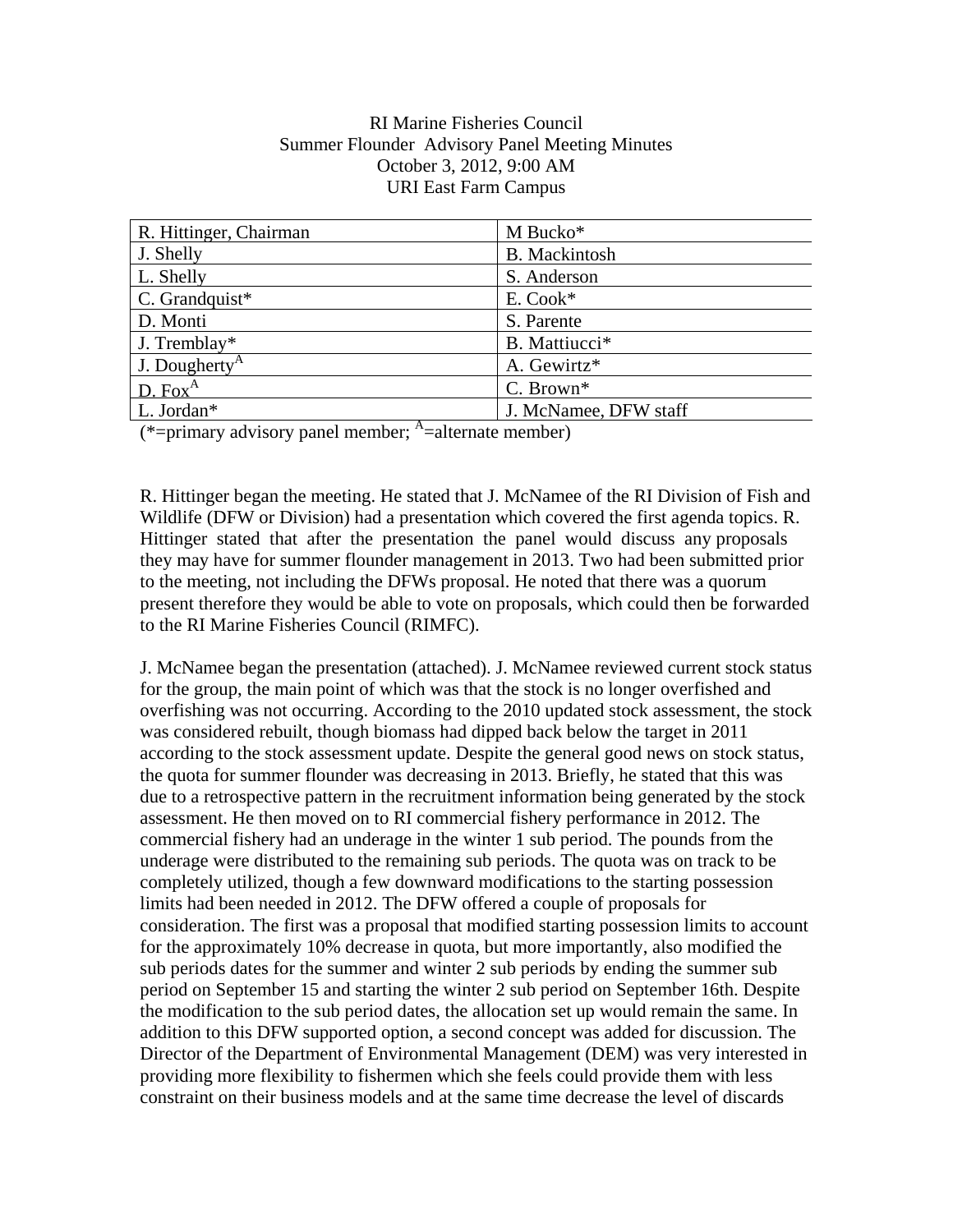created under the current management program. The proposal offered by the DFW for discussion was removing the requirement to have a summer flounder exemption certificate to be able to participate in the summertime aggregate program. The DFW went on to note though that this was a non preferred option for two reasons. The signal was made clearly at the previous meeting on the exemption certificate that removal of this requirement was not preferred by most fishermen. The second reason that this was a non preferred option was due to the decreasing quota for 2013. For these reasons the DFW asked that fishermen give some specific guidance on this concept, but stated that the DFW thought this would be a risky action to take for 2013 management.

R. Hittinger asked for presentations on the submitted proposals. He started with the proposal from the RI Commercial Rod and Reel Anglers Association (RICRRAA). S. Parente gave the presentation on the proposal (attached). The point of their proposal was that they supported status quo for 2013.

R. Mattiucci asked to make a statement at this point. He questioned the inclusion of the sector proposal (one of the submitted proposals for the meeting), he felt this was done in an underhanded manner and didn't think it should be included in the discussion. R. Hittinger stated that it had come in prior to the meeting and had been posted on the website with the other proposals, though he also indicated that it had come in later than the original postings.

R. Hittinger then asked what the position was of the RICRRAA on the DFW proposal. S. Parente stated that they wanted to hear discussion first but may modify their position based on subsequent discussion.

Discussion then moved to the DFW proposal. D. Fox asked why the summer wasn't taking a hit when the other sub periods were. He felt this had been an ongoing scenario as they had Friday and Saturdays open last year and now they were getting additional allocation in to their sub period. M. Gibson, Deputy Chief of the DFW, stated that D. Fox was somewhat correct that by decreasing the amount of time and keeping the allocation the same, there was a net benefit to the summer fishery, but he felt this would better serve the idea of delivering the pounds allocated to the summer period to those participants. The current system did not meet this objective well as the summer period currently encompassed both the summer inshore fishery and a fall offshore fishery, which made the sub period very difficult to administer in an equitable fashion.

R. Mattiucci also agreed with what D. Fox had said, but referring back to the slide on participation, he felt it was time for the summertime fishery to be recognized as having the most participants and as an important fishery for the state.

C. Brown stated that he felt the summertime fishery should take a cut just like everyone else in 2013, and felt that the DFW proposal was unfair in this regard. D. Easay (SP?) disagreed with both D. Fox and C. Brown. He liked the DFW proposal. He felt that staying at 100 pounds in the summer was critical for mid sized operations. He felt that this proposal would finally deliver the pounds to the intended user group.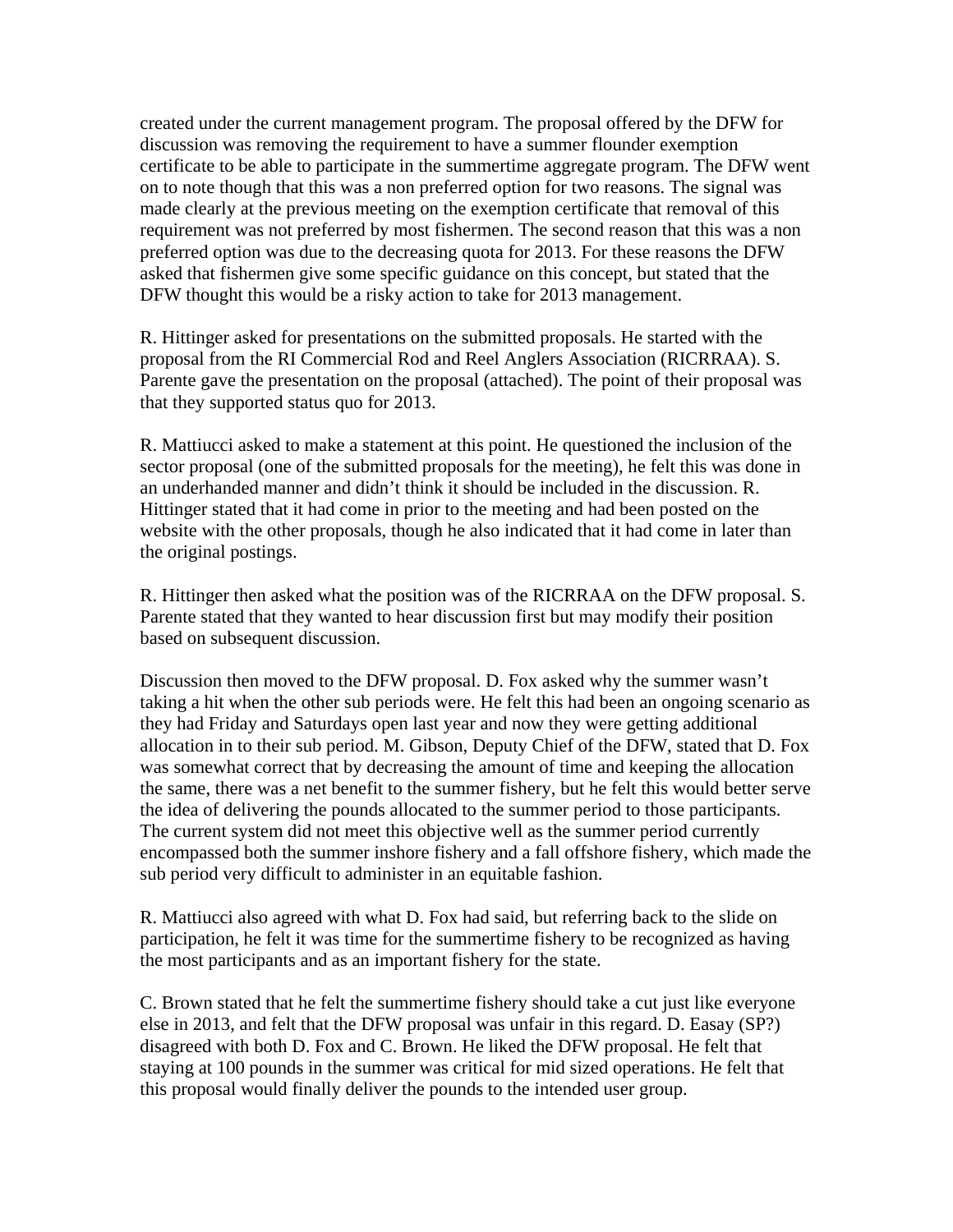C. Grandquist stated that he supported D. Fox and C. Brown's statements in that this change would not be fair to all of the user groups as it benefitted the summer to the detriment of the other two sub periods.

M. Bucko felt that the DFW was trying to do what was fair, and thought the previous systems were not particularly fair to the summer sub period. He remembered this panel asking for this fairness to be considered in the past, so the DFW was following through on this industry request. He felt that the DFW proposal did a good job of delivering the summer sub period allocation to the group it was meant to be delivered to.

R. Hittinger asked that the other proposal that had been offered be presented. C. Brown gave the presentation (summary handed out at the meeting attached). He stated that the proposal would re-implement a program very similar to the pilot program that had run in the past. He felt that the original program promoted efficiency and did not harm the other fishers in any way. He went on to state that he was very disappointed in the DEM for not following through on the processes that they had promised after the fluke symposium that was held in early 2012. He did not think that reinitiating the same program as before was the optimal way to proceed, but given that the DEM had not acted to initiate some other process, he felt that this may be their only alternative for the short term. R. Hittinger asked for the DFW or DEM perspective. M. Gibson stated that he encouraged C. Brown to submit this proposal as he felt it was his right to do so for his group or any other group that had ideas about management of fluke in RI. He stated that he was confident that the DFW could implement a similar program to what had been in place for the pilot program in 2013, although to implement it right for January  $1<sup>st</sup>$  might be a little difficult. R. Ballou asked C. Brown if his proposal was to have a completely open system as was the case before. C. Brown stated that he was responsible for his group so could not speak on behalf of others that might be interested, but he assumed the DEM would have a system that could accommodate not just his group but other groups as well.

At this point, R. Mattiucci claimed that this whole meeting was a travesty and that he was totally opposed to even discussing the proposal. He also indicated that he was protesting the meeting and would take legal action as well. He wanted that on the record. R. Hittinger addressed some of the things that R. Mattiucci stated by stating that this discussion should happen at the AP rather than in other venues and restated that the proposal had come in ahead of time and had been posted.

B. Mackintosh stated that there were protections for the inshore rod and reel fleet therefore they shouldn't be so afraid of those types of impacts and he further stated that the sector program was the most successful program he had ever participated in.

D. Monti also spoke on the sector proposal stating that he saw the benefits for those involved with the program but wondered about those not directly involved with the sector, were there benefits to them. C. Brown stated that there was an economic analysis that indicated there were economic benefits for all fishers during the program and the fact that they could decrease discards so dramatically would have benefits to fishers because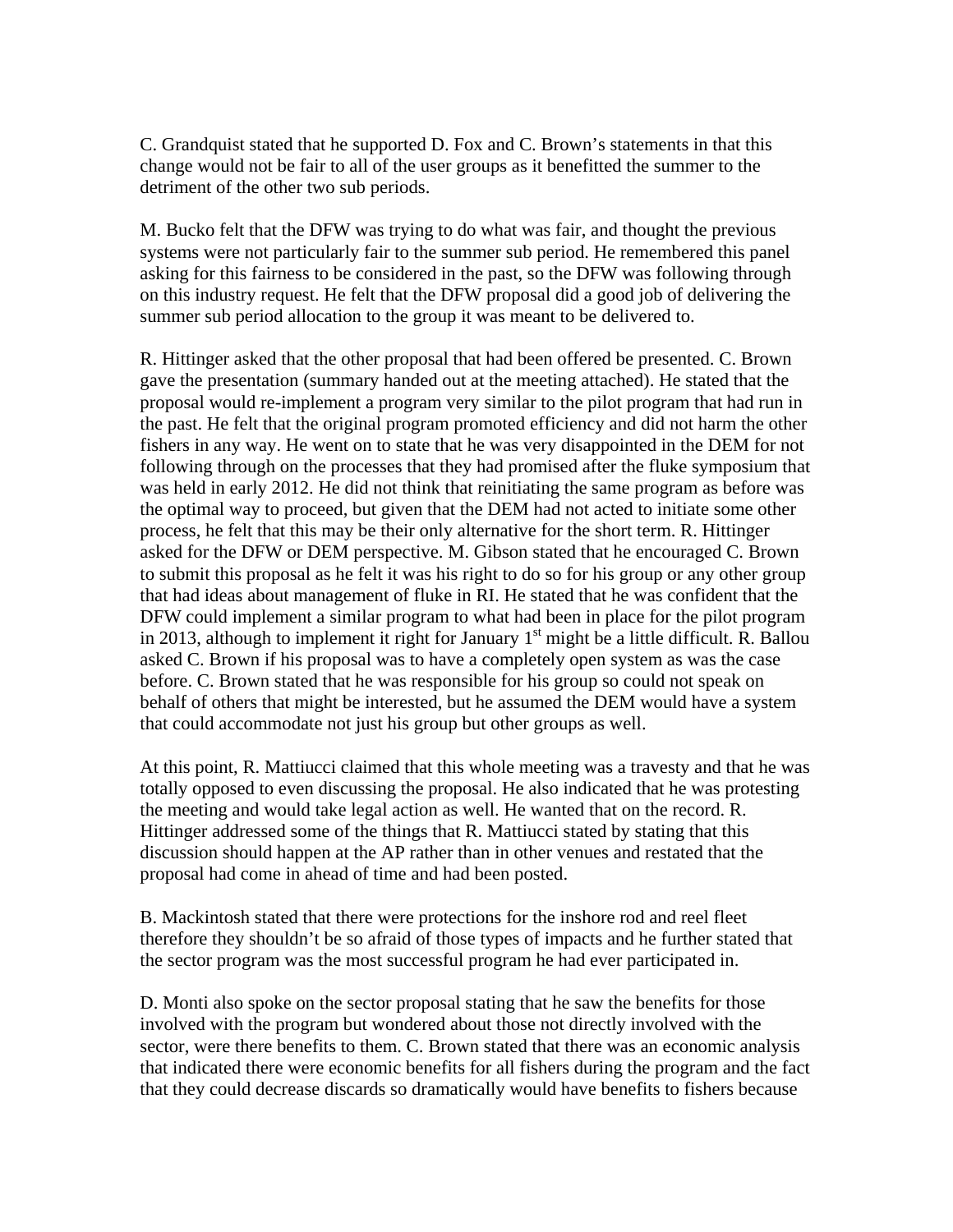of the benefits to the resource. C. Brown concluded by stating that the RI fishery needed to start managing more with an eye towards mortality rather than landings. The sector program does this.

S. Parente stated that the one mile limit was ineffective so did not offer protection for the inshore fishery and he felt this would increase effort inshore in the summer, impacting the inshore fishery negatively. G. Tremblay stated that the program had changed over time and he felt all of the changes were simply made to benefit the sector.

E. Cook asked about observer coverage. This would need to be continued to ensure ongoing benefits of the program. There was a discussion on this, but all were in agreement on this need, though how to pay for it in the long term was a question.

R. Hittinger wanted to vote on the proposals. [Note: C. Grandquist left the meeting prior to voting so J. Dougherty voted as his official alternate]. The first was on the sector proposal since they were just discussing this**. The motion was to approve the sector program to move forward for 2013. There were 5 votes to approve (C. Brown, J. Dougherty, E. Cook, M. Bucko, L. Jordan), 2 votes opposed (G. Tremblay, R. Mattiucci), and 1 abstention (A. Gewirtz). [Note: Following the meeting, C. Brown withdrew his sector proposal for 2013, so it was not noticed for public hearing].** 

The next vote was on the RICRRAA proposal. **The motion was to approve the RICRRAA proposal for status quo in 2013. The vote was unanimous to approve.**

The final vote was on the DFW proposal. **The motion was to approve the DFW proposal for moving forward in 2013, but for clarification this was without the aggregate portion of the proposal. There were 4 votes to approve (G. Tremblay, R. Mattiucci, E. Cook, M. Bucko), 3 votes opposed (L. Jordan, C. Brown, J. Dougherty), and 1 abstention (A. Gewirtz).**

M. Gibson requested that the group address the aggregate portion of the DFW proposal so this discussion could help inform the DEM. He reiterated the desire of the Director to seek alternate management strategies to increase flexibility for fishermen.

D. Fox stated that he saw problems with making an aggregate program wide open. He thought they should at the very least make sure it is limited if not by the exemption certificate, then by only allowing residents to participate or something to that effect.

D. Easay (SP?) stated that we should proceed very cautiously with allowing this program to be wide open.

S. Parente stated that the RICRRAA totally opposes the removal of the exemption certificate requirement.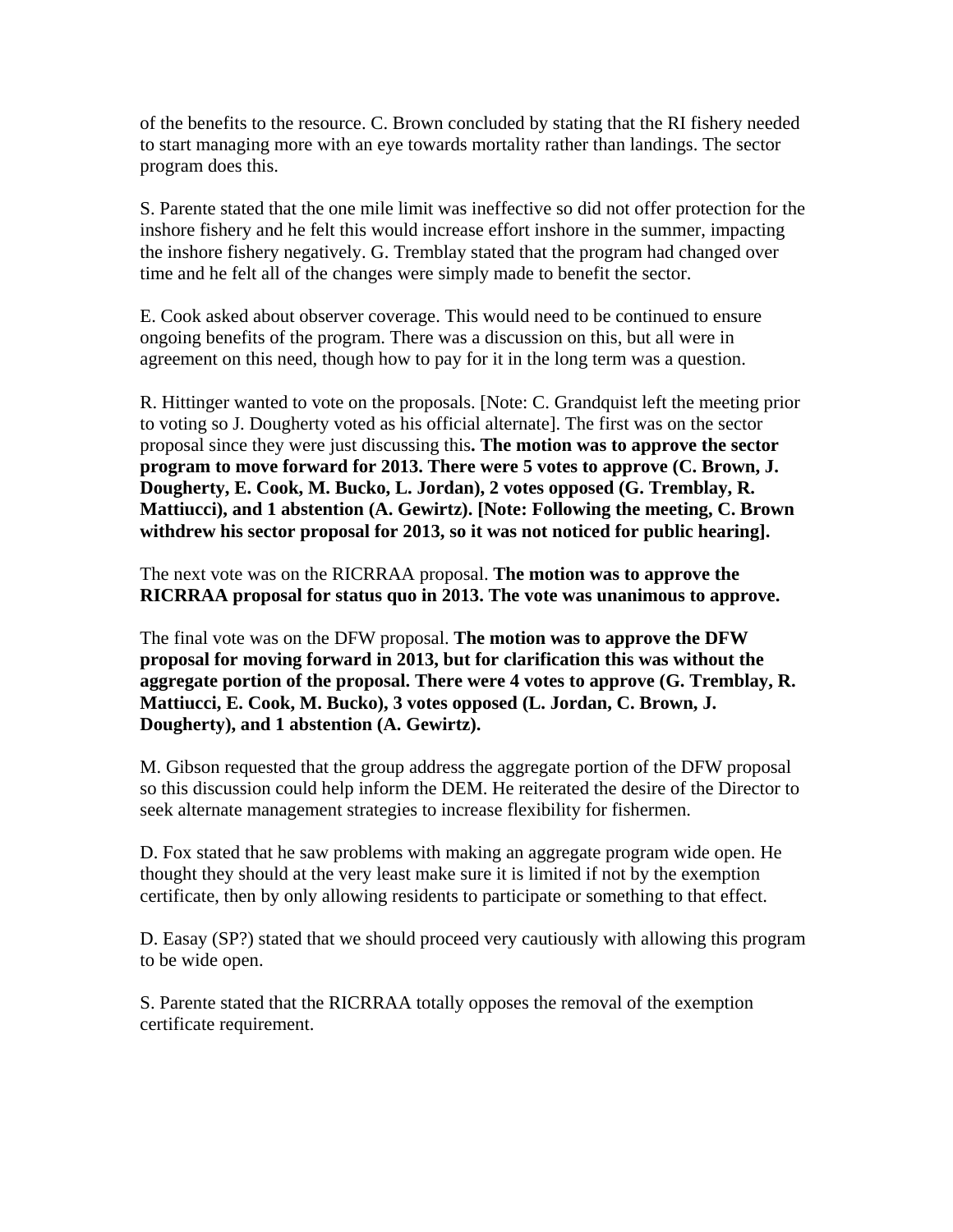B. Mackintosh stated that there was an indirect problem that would develop and that was going to be displaced effort from the lobster fishery, so this is another reasons to be cautious.

C. Brown restated that the fishermen should be focusing on tackling mortality rather than simply constraining landings. He thought they could recommend opening some new permits but it should be done in a cautious manner, it should not be thrown wide open.

J. Shelly stated he thought they should open some new permits or activate some latent ones, but that there should be requirements for getting one of them, like historical landings and residency. R. Mattiucci agreed with these comments.

M. Bucko also stated that the exemption certificate issue should be approached cautiously and should be done in a metered way.

R. Hittinger suggested voting on the proposal just to be clear. **The motion was to remove the exemption certificate requirement for participation in the aggregate program in 2013. The group unanimously opposed the motion.** 

There was further discussion on the idea that the group should be focusing on mortality rather than landings. To go along with this B. Mackintosh stated that the aggregate should contain a requirement that gillnetters remove their nets when the aggregate limit was reached. There was further discussion but there was consensus that the group should consider mortality as they move forward with management.

R. Hittinger adjourned the meeting at this point.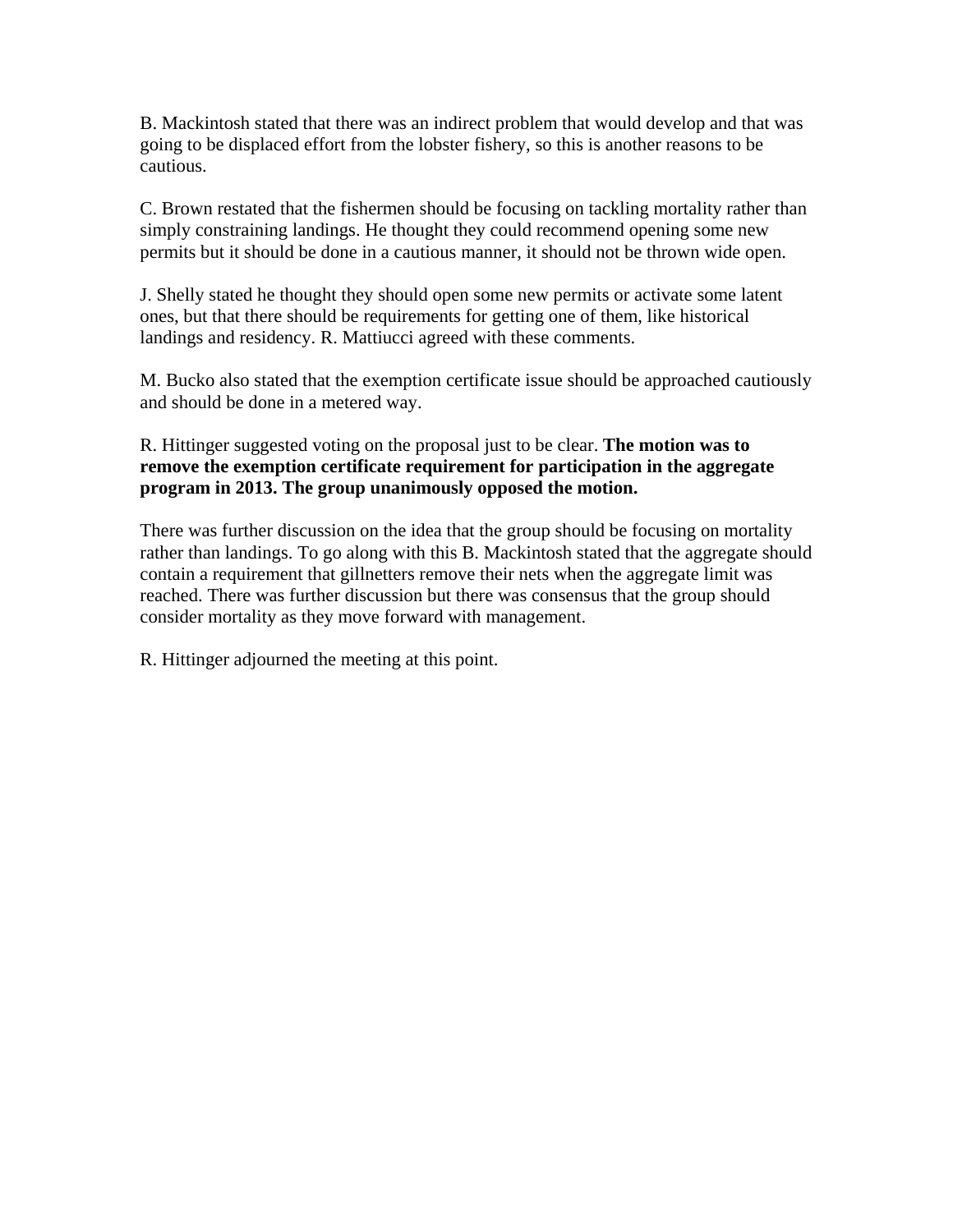**Summary of Summer Flounder Stock Status, 2012 Rhode Island Commercial Fishery Performance, and DFW Recommendations for the 2013 Summer Flounder Fishery**

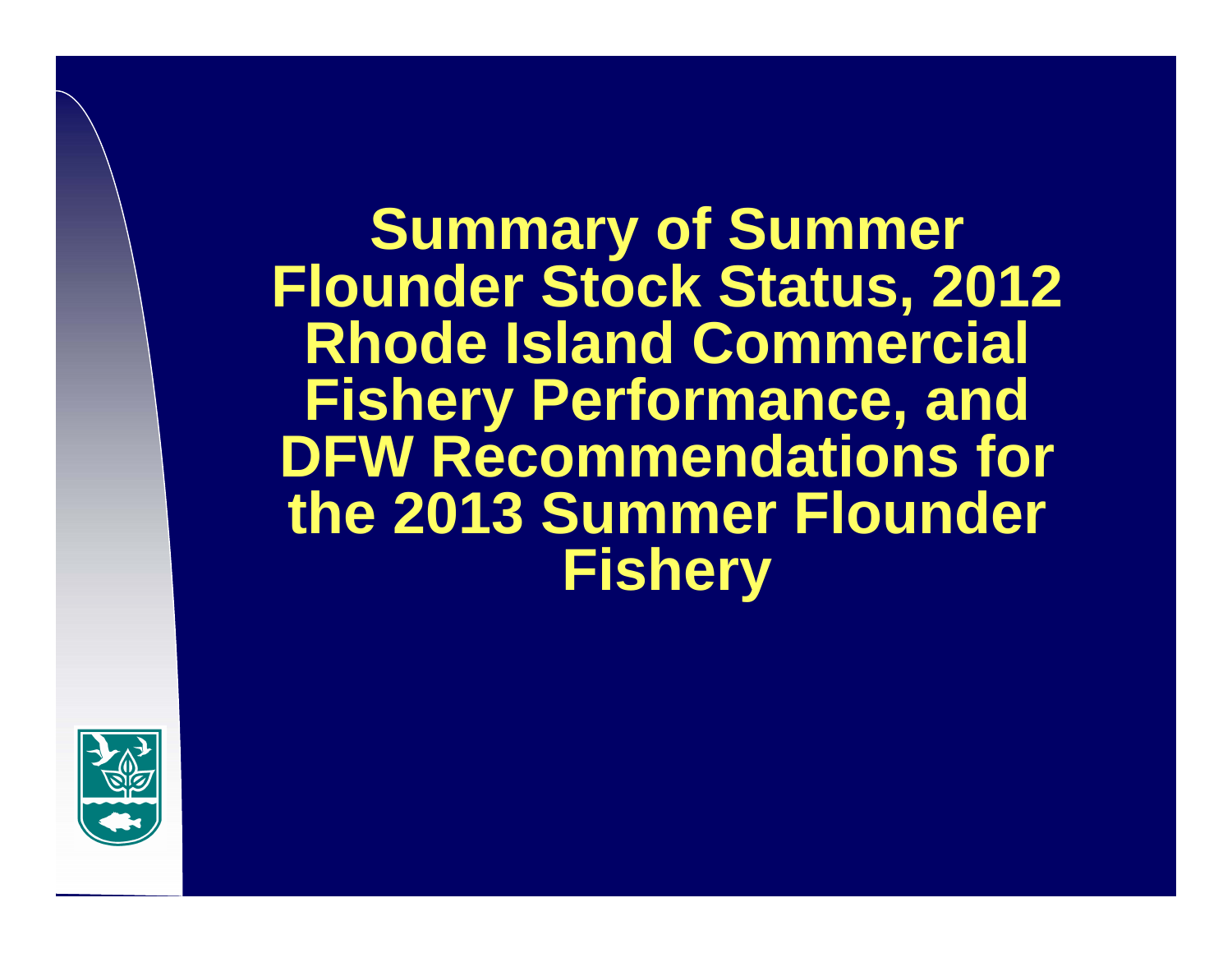## **Summer Flounder Stock Status**

**Stock Status:**

 $\bullet$ 

**The summer flounder stock is not overfished and overfishing is not occurring relative to 2008 SAW 47 biological reference points.** 

**Further summer flounder is considered rebuilt.**

**Fishing mortality was estimated to be 0.241 in 2011, below the threshold F reference point = 0.310 and the F target = 0.255.** 



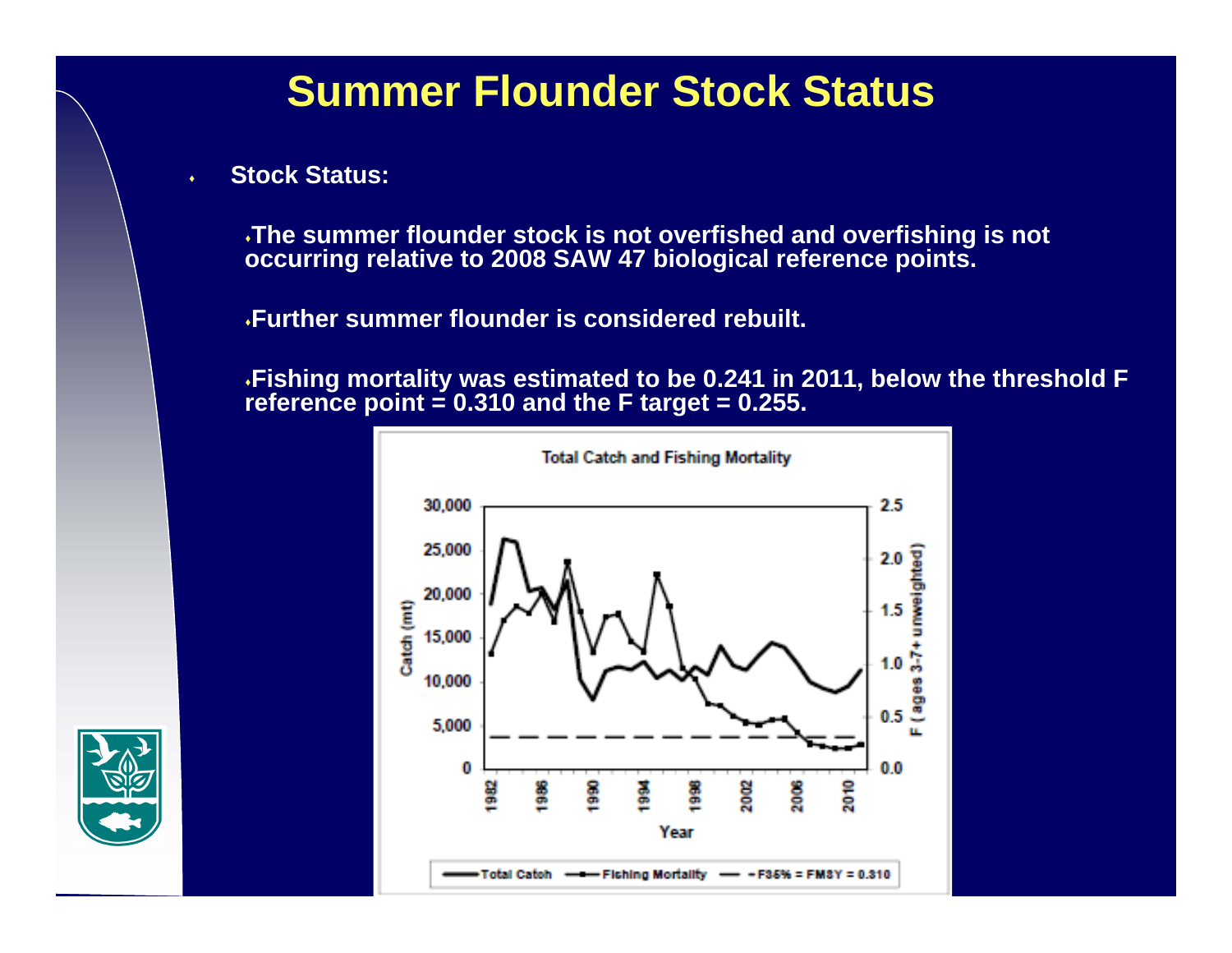## **Summer Flounder Stock Status**

**Stock Status:**

 $\bullet$ 

**SSB estimated to be 125.7 m lbs in 2011, below the SSB reference point = 132.4 m lbs but above the SSB threshold = 66.2 m lbs.** 

**The 2011 year class is currently estimated to be about 26 million fish, below the average of 42 million fish**

**A retrospective pattern in recruitment is evident, the 2008 and 2009 large year classes have dropped significantly in recent updates**



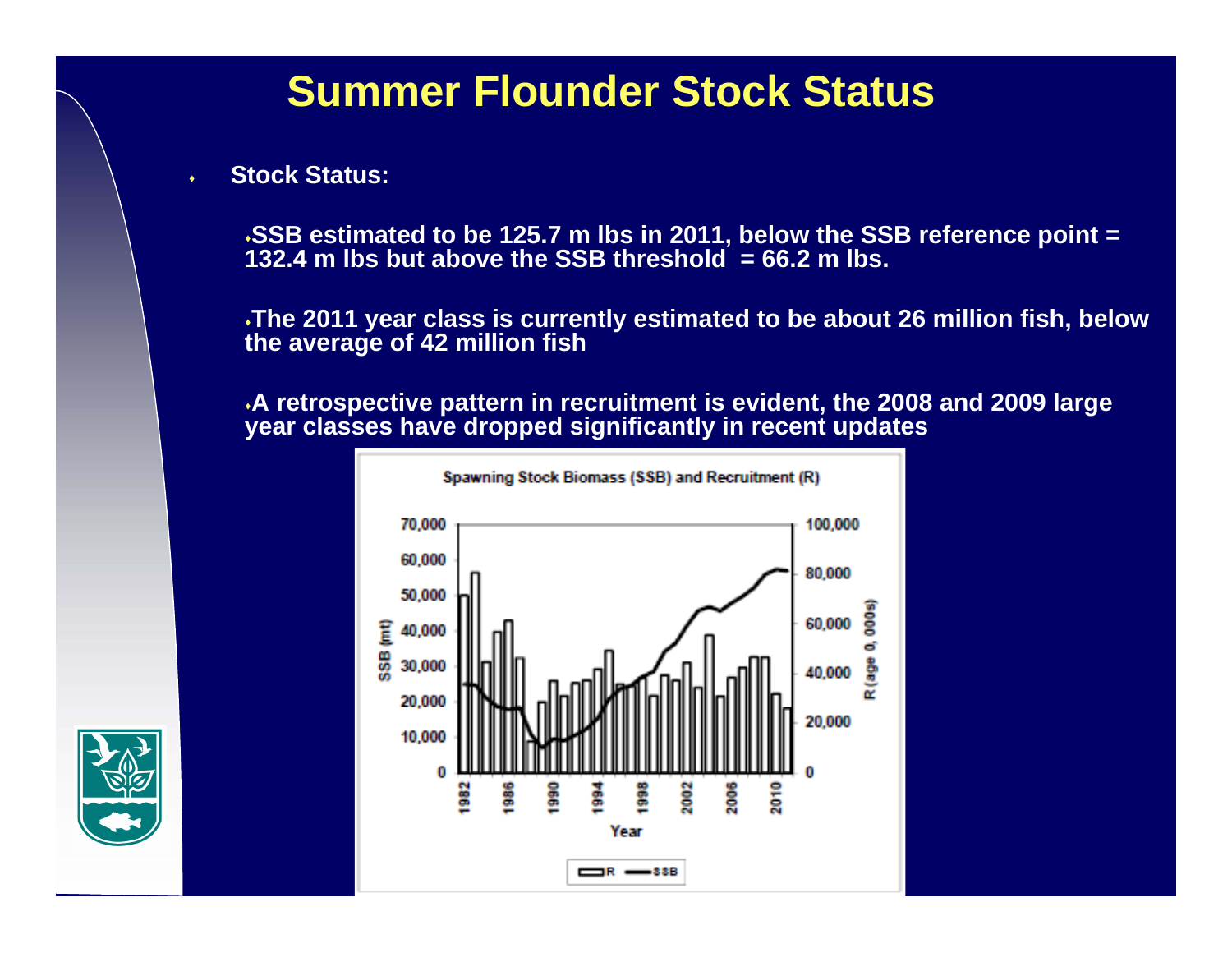#### **Summer Flounder Management Measure Recommendations 2013**

**MAFMC and ASMFC Board Approved quota for 2013:**

**A coastwide commercial quota of 11.44 m lbs (10% decrease from 2012).** 

**RI commercial quota (15.7% of coastwide) = 1,796,080 m lbs**

**No change in mesh requirements (5.5 inch diamond or 6 inch square minimum mesh), minimum commercial fish size requirements (14 inch-TL), nor other gear requirements.**

**No change in the current small mesh exemption program (SMEP) or flynet exemptions.**

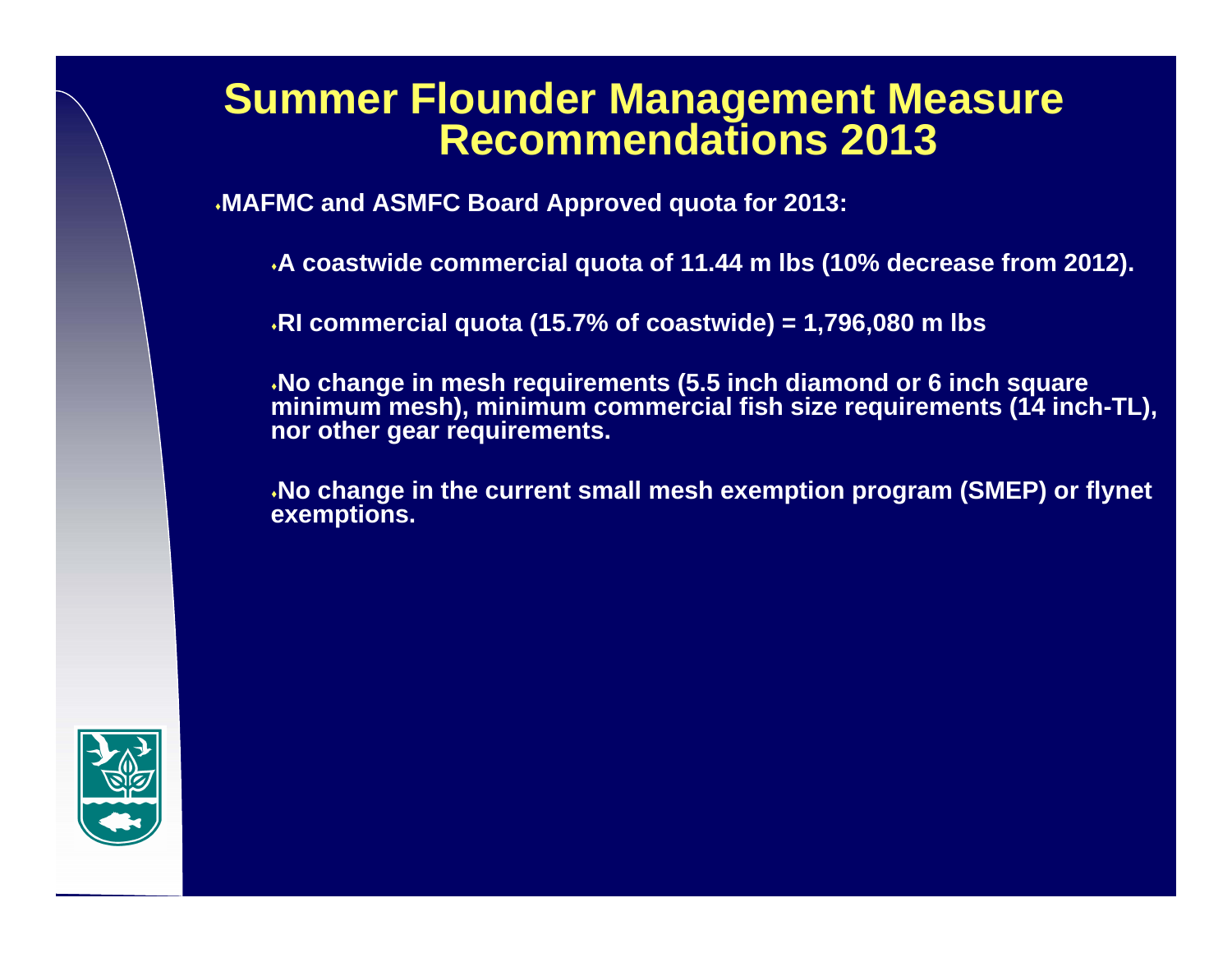# **RI Fishery Performance - Commercial Landings**



#### **Possession Limit Changes:**

1/1/12 - 500 lbs/day 2/5/12 - 500 lbs/day; 3500 lbs/wk (aggregate) 3/4/12 - 500 lbs/day; 2500 lbs/wk (aggregate) 3/25/12 - 500 lbs/day; 2000 lbs/wk (aggregate) 4/1/12 - 300 lbs/day; 1500 lbs/wk (aggregate) 4/15/12 - 500 lbs/day 4/21/12 - 100 lbs/day 6/1/12 - 100 lbs/day; 700 lbs/wk (aggregate) 8/12/12 - 50 lbs/day; 350 lbs/wk (aggregate) 9/16/12 - 100 lbs/day; 700 lbs/wk (aggregate)

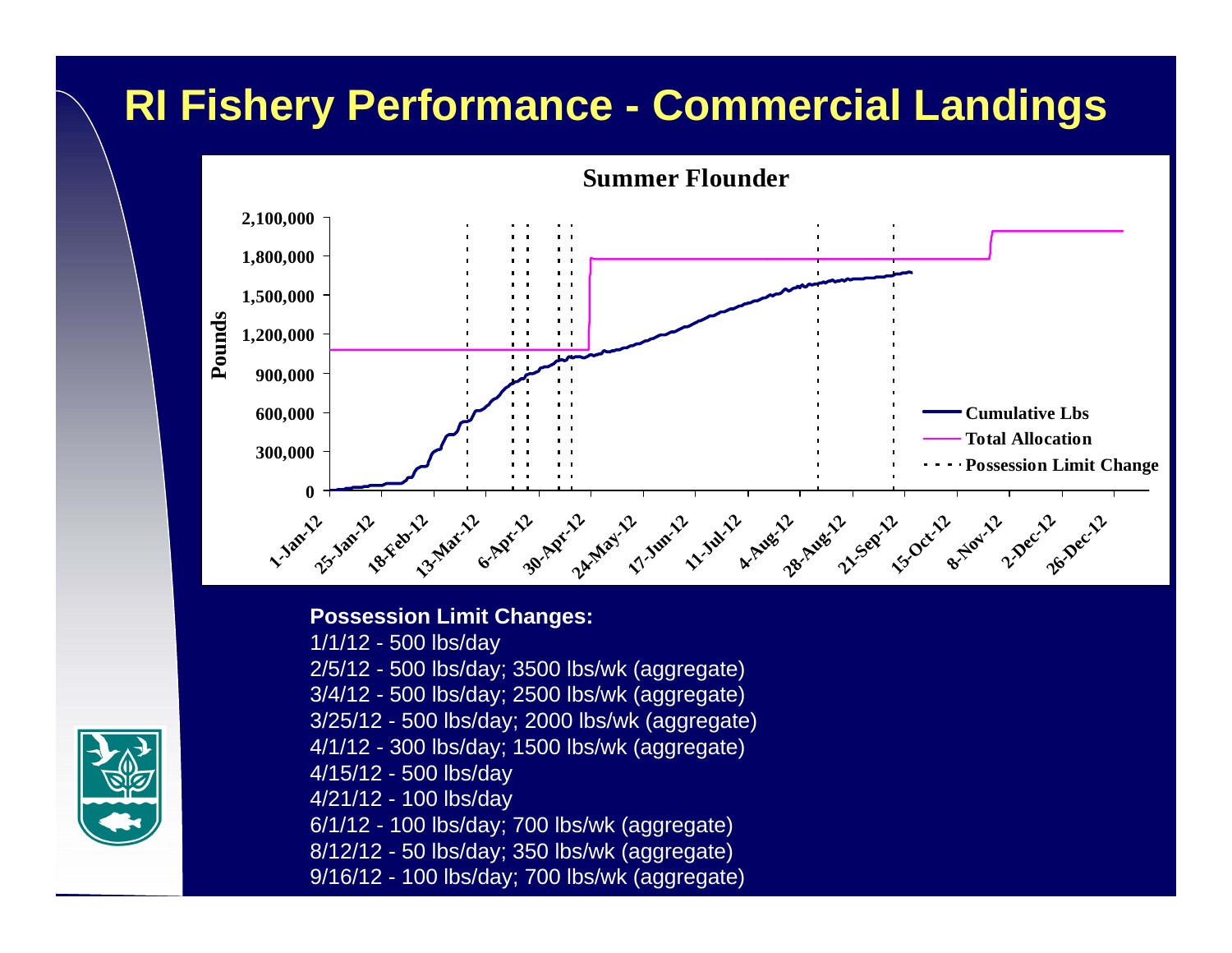## **RI Fishery Performance – Dealer Reporting**



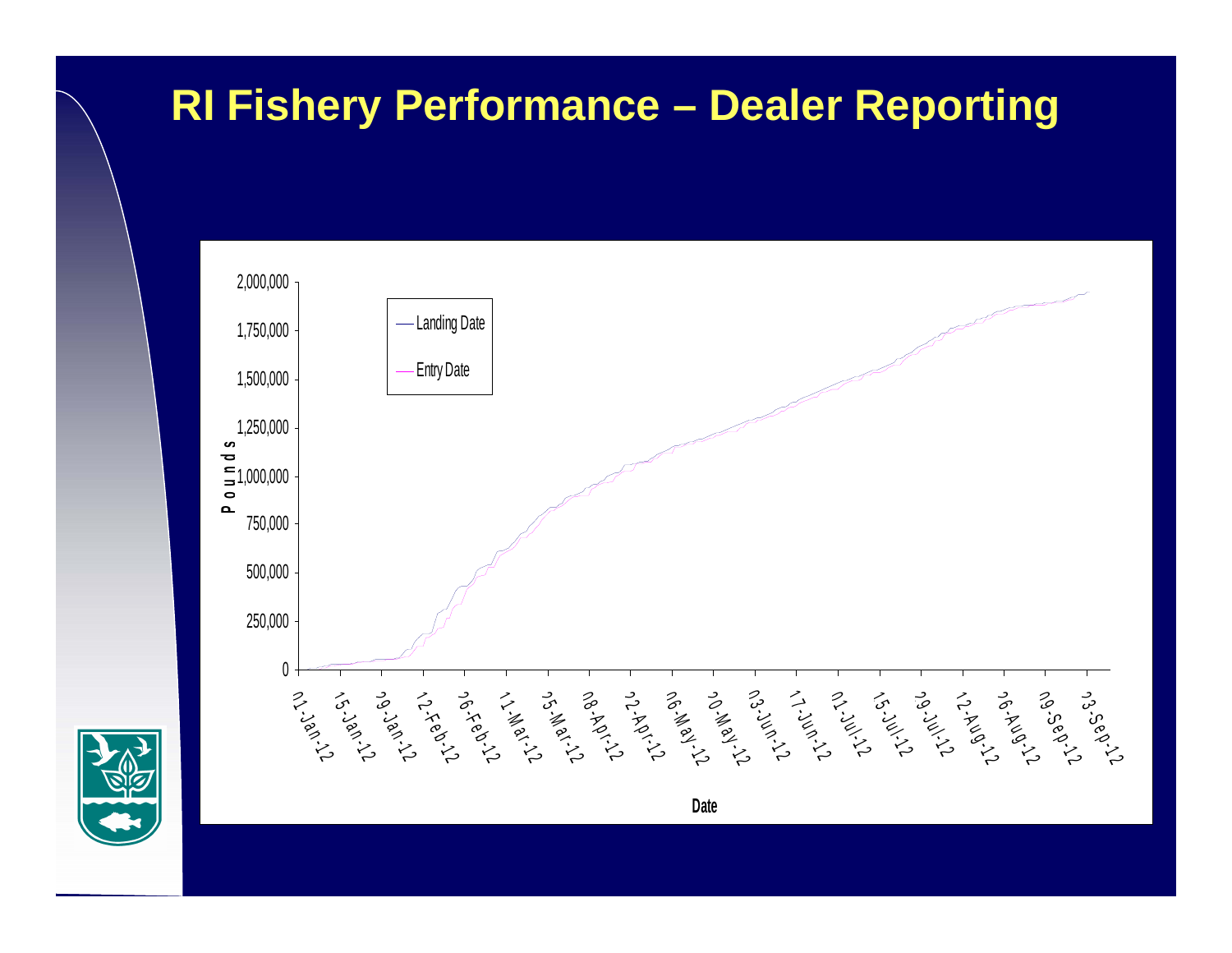#### **Commercial Landings – Change in Effort Within Season 2013**

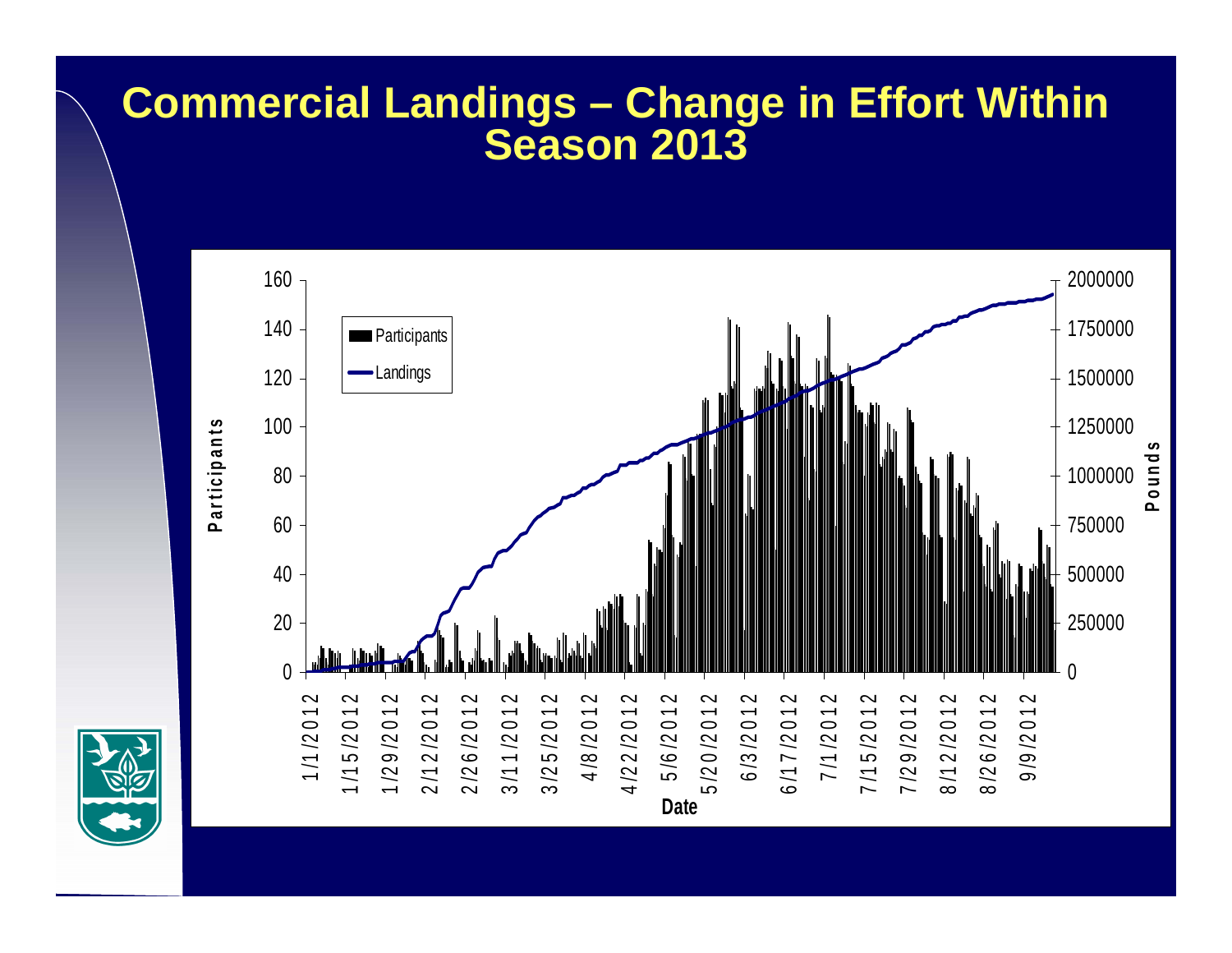#### **Commercial Landings – Change in Effort Between Years**





Data is only through late September in each year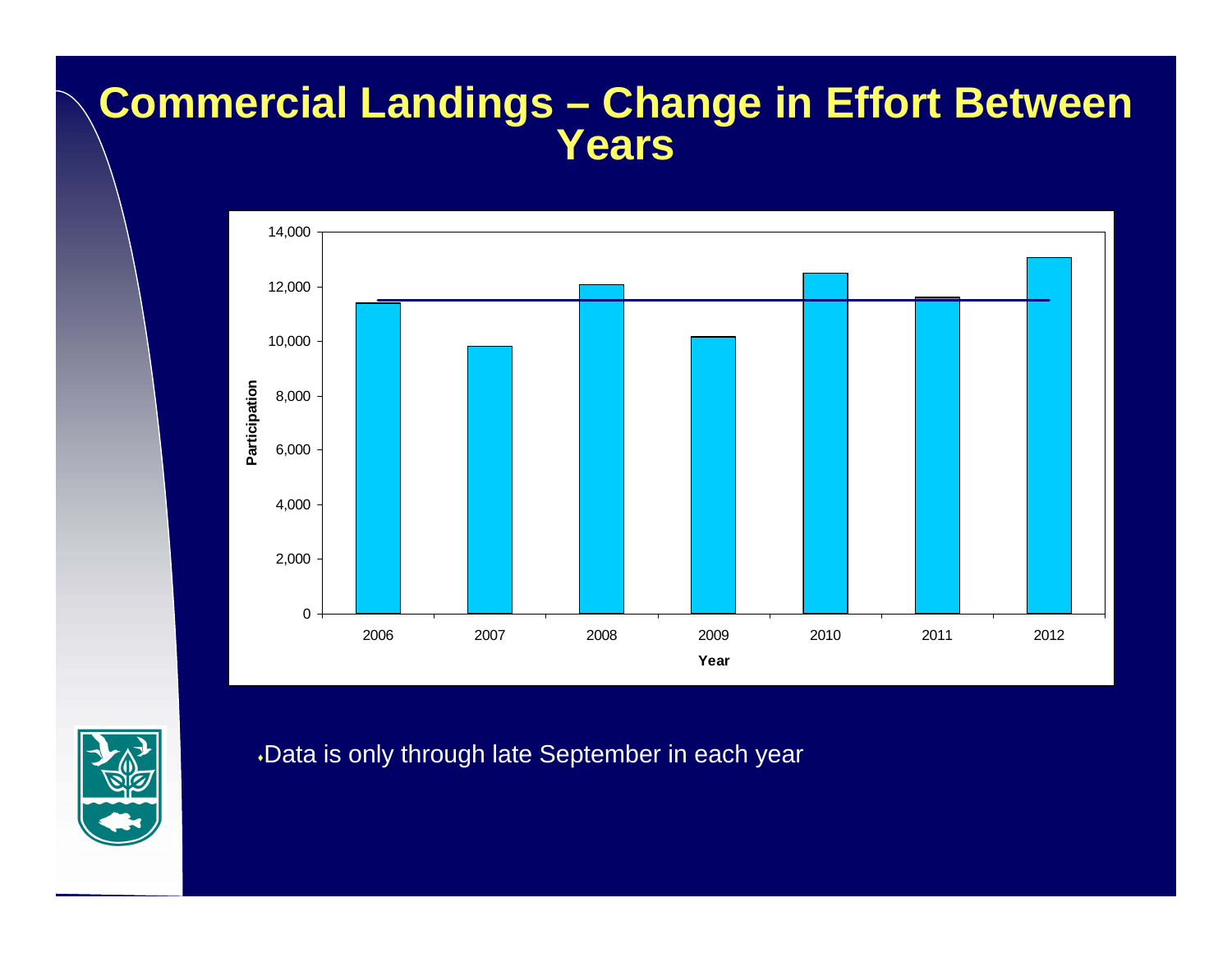## **Commercial Landings – Aggregate Program**

 **Total participation was 51 in the Winter Aggregate Program and 14 in the Summer Aggregate Program**

 **Total times participants landed over the weekly aggregate amount were 27 to date**

 **The total additional pounds landed for entire state period (to date) were 6,001 lbs (less than 1% of Allocation)**

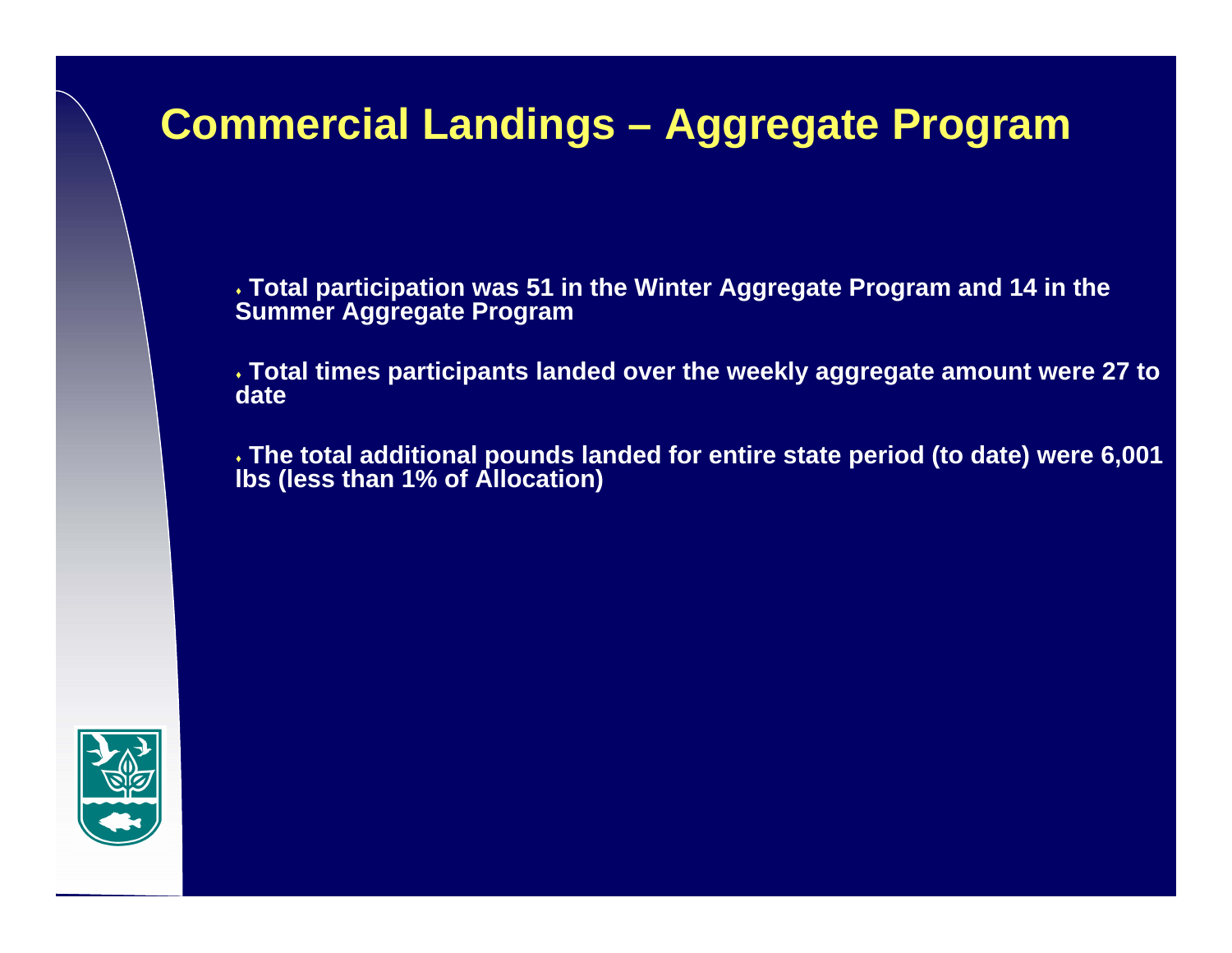## **RI Commercial Fishery Performance**

- $\blacklozenge$ **There was a 37,976 pound underage in first period (2% of total quota)**
- ۰ **This underage was split between the two remaining sub periods per regulation, therefore each sub period gained 18,988 lbs**
- ۰ **The summer sub period is on track to be fully utilized without a closure**
- ۰ **The possession limit dropped below 100 pounds for 5 weeks in the summer sub period in an effort to avoid an overage or closure**
- ٠ **Effort to date reached a maximum of 147 participants per day on July 7**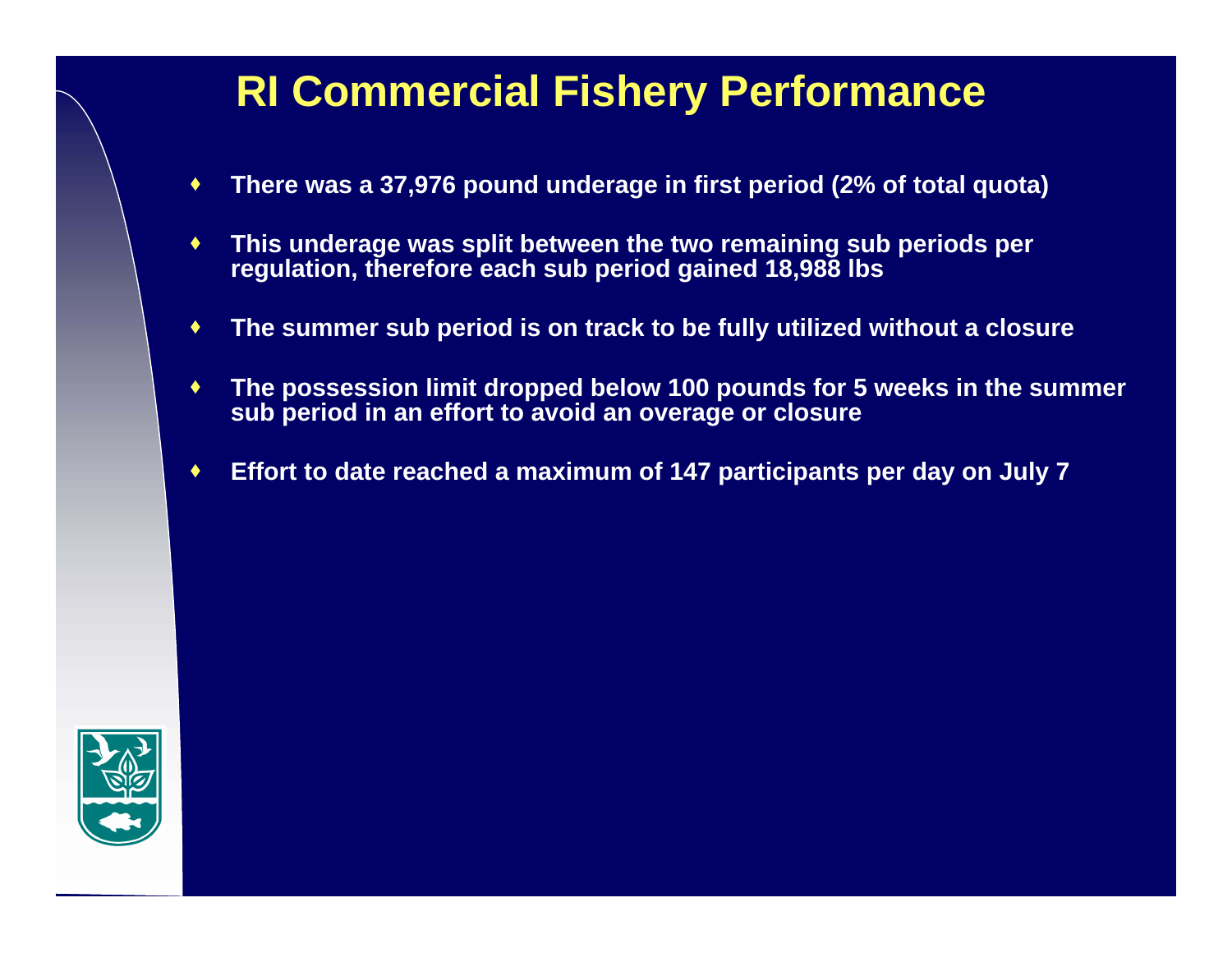## **Preliminary 2013 Commercial Allocations**

**RI 2013 Projected Commercial Quota (RSA included) = 1,796,080 lbs**

**RI 2013 Projected Commercial Quota (w/ RSA removed) = 1,742,198 lbs**

**RI 2012 Commercial Quota = 1,966,400 lbs**

**2013 has a decrease of 224,202 lbs (11% decrease)**

**2013 Allocations based on estimated RI Quota: Winter 1 54% = 940,787 lbs Summer 35% = 609,769 lbs Winter 2 11% = 191,642 lbs**

**For reference, 2012 adjusted allocations: Winter 1 54% = 1,078,056 lbs Summer 35% = 698,740 lbs Winter 2 11% = 219,604 lbs**

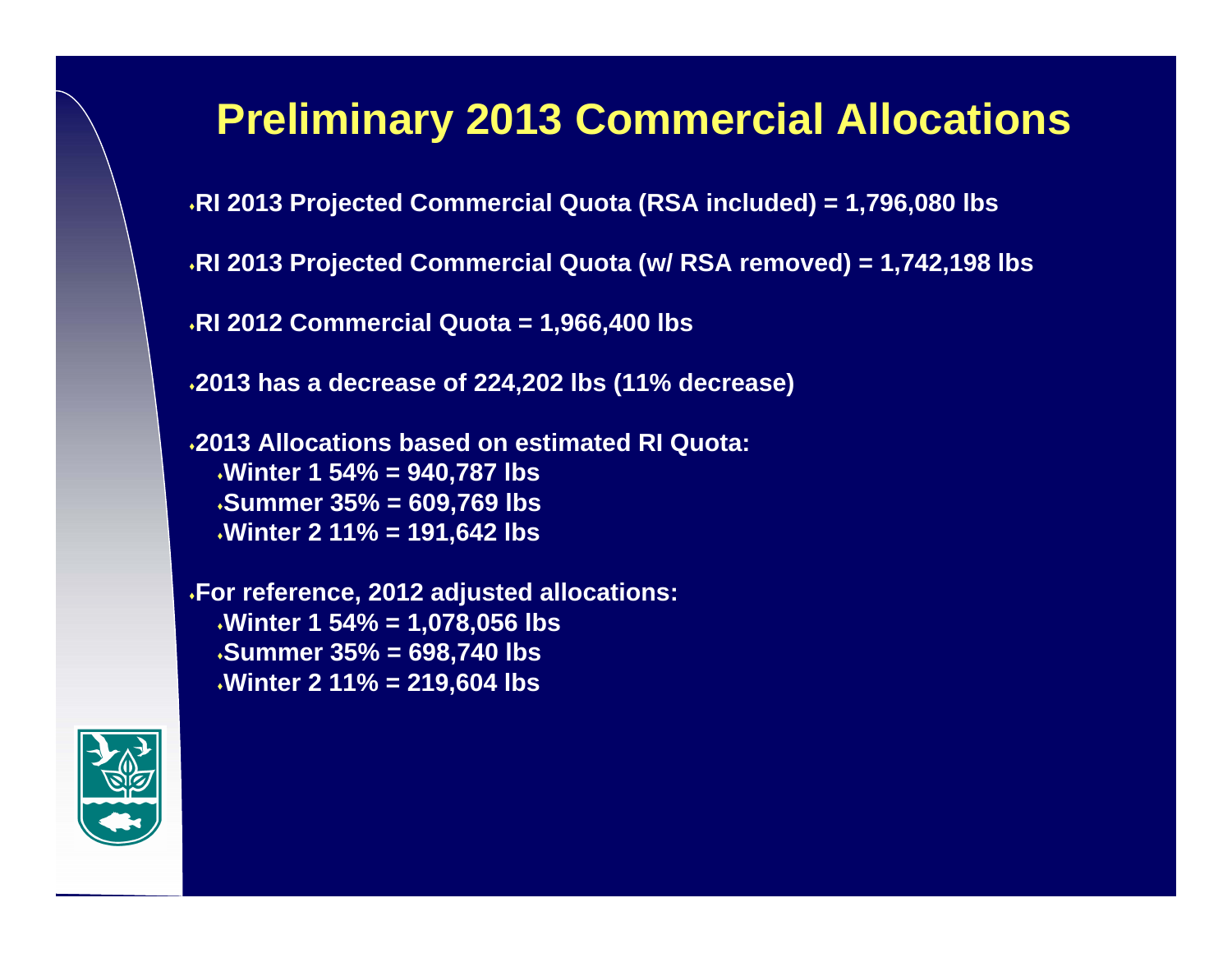## **DEM/Marine Fisheries Proposed Changes**

- **The Division feels that the current long summer sub period is not accommodating to the different user groups participating in the beginning and the end of the period**
- **As well the Division feels the current long summer sub period does not reflect the biological characteristics, e.g. the migratory patterns, of the current stock when in local waters**